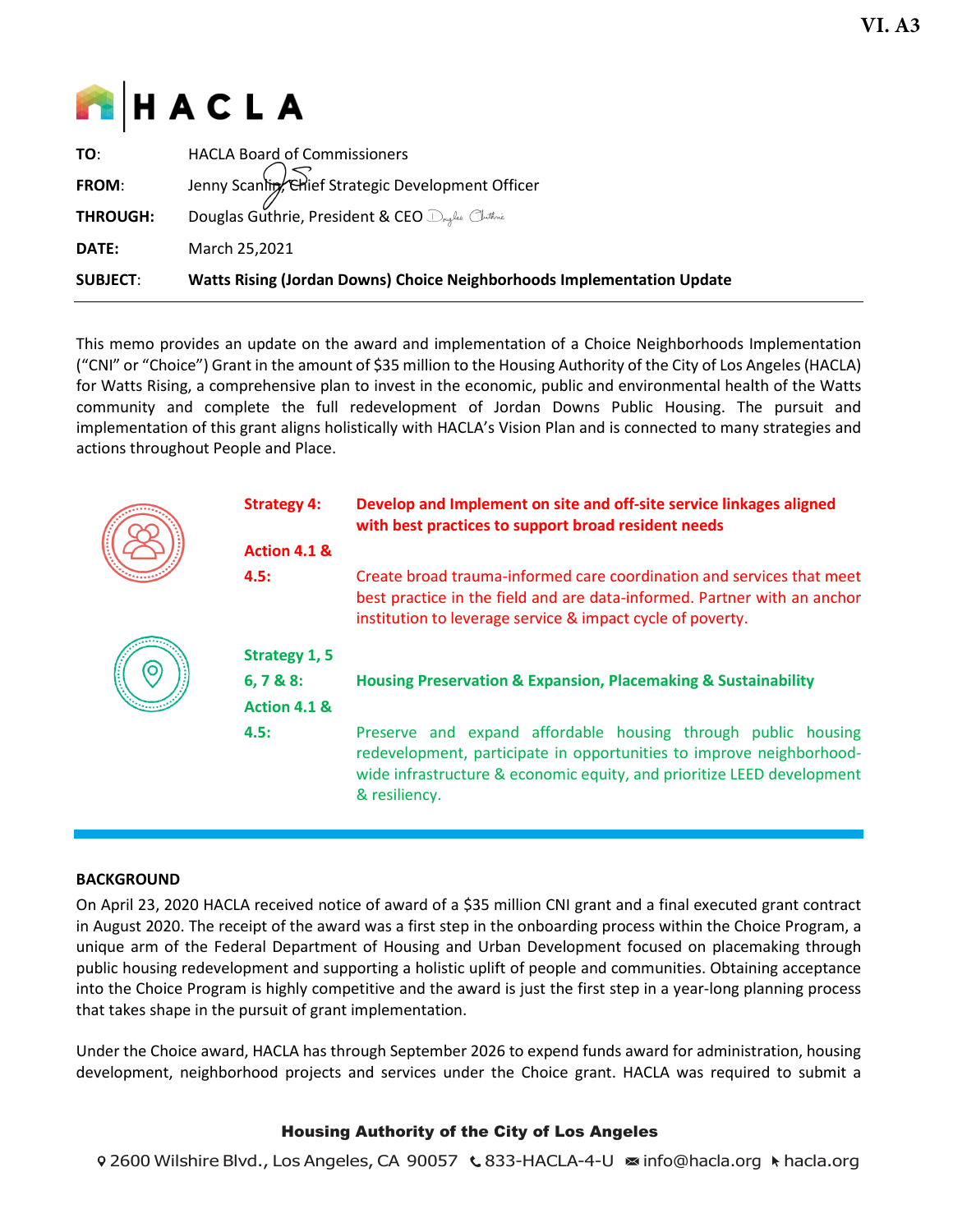### Page **2** of **6**

detailed budget after grant award and only received HUD approval for its general expenditure plan in January 2021. The Choice grant award is proposed to be allocated in the following manner and detail. This budget covers Year 1-6 of the grant period, from April 2020 to September 2026.

| <b>Budget Area</b> | Item                                             | <b>Description</b>                                                                                                                                                            | <b>Amount</b> |
|--------------------|--------------------------------------------------|-------------------------------------------------------------------------------------------------------------------------------------------------------------------------------|---------------|
| People             | <b>Clinical Care Staff</b>                       | 1.0 Clinical Program Supervisor and<br>7.0 care coordinators focused on<br>case management services at Jordan<br>along<br>Downs<br>with<br>related<br>administrative support. | 2,990,595     |
|                    | Services                                         | Contracts for services from local<br>program providers                                                                                                                        | 1,050,000     |
|                    | Administration                                   | Office, communication supplies and<br>technology                                                                                                                              | 160,102       |
|                    | Unprogrammed                                     | CII has not established a program for<br>these funds yet.                                                                                                                     | 959,303       |
|                    | Evaluation                                       | Annual resident survey and program<br>assessment                                                                                                                              | 90,000        |
|                    |                                                  | Subtotal                                                                                                                                                                      | 5,250,000     |
| <b>Housing</b>     | Construction                                     | Covering cost of construction for<br>Phases H2-A, H2-B, H3, S2, S4, S6 and<br>S7                                                                                              | 14,409,651    |
|                    | Predevelopment                                   | Covering predevelopment costs for<br>Phases H2-A, H2-B, S2, S4, S6, S7                                                                                                        | 6,930,349     |
|                    | <b>Coordination Fee</b>                          | Technical assistance for all planning<br>and implementation of Choice Plan                                                                                                    | 460,000       |
|                    |                                                  | Subtotal                                                                                                                                                                      | 21,800,000    |
| Neighborhood       | Critical<br>Community<br>Investments             | A plan to be submitted at the end of<br>April 2021 for HUD approval.                                                                                                          | 5,250,000     |
|                    |                                                  | Subtotal                                                                                                                                                                      | 5,250,000     |
| Administration     | Staff                                            | .50 Sr. Project Manager, 1.0 FTE<br>Admin<br>Project<br>Manager<br>and<br>assistance to oversee grant                                                                         | 2,070,478     |
|                    | <b>MOEO</b>                                      | Staff at Mayor's office to assist with<br>neighborhood and housing portion<br>of program implementation                                                                       | 300,000       |
|                    | Resident/Neighborhood<br>Community<br>Engagement | for<br>translation<br>Funds<br>services,<br>outreach, Street Teams, conferences<br>and capacity building                                                                      | 254,522       |
|                    | Evaluation & Data                                | Funds to assist with survey and data<br>collection required by HUD                                                                                                            | 75,000        |
|                    |                                                  | Subtotal                                                                                                                                                                      | 2,700,000     |
|                    |                                                  | <b>TOTAL</b>                                                                                                                                                                  | 35,000,000    |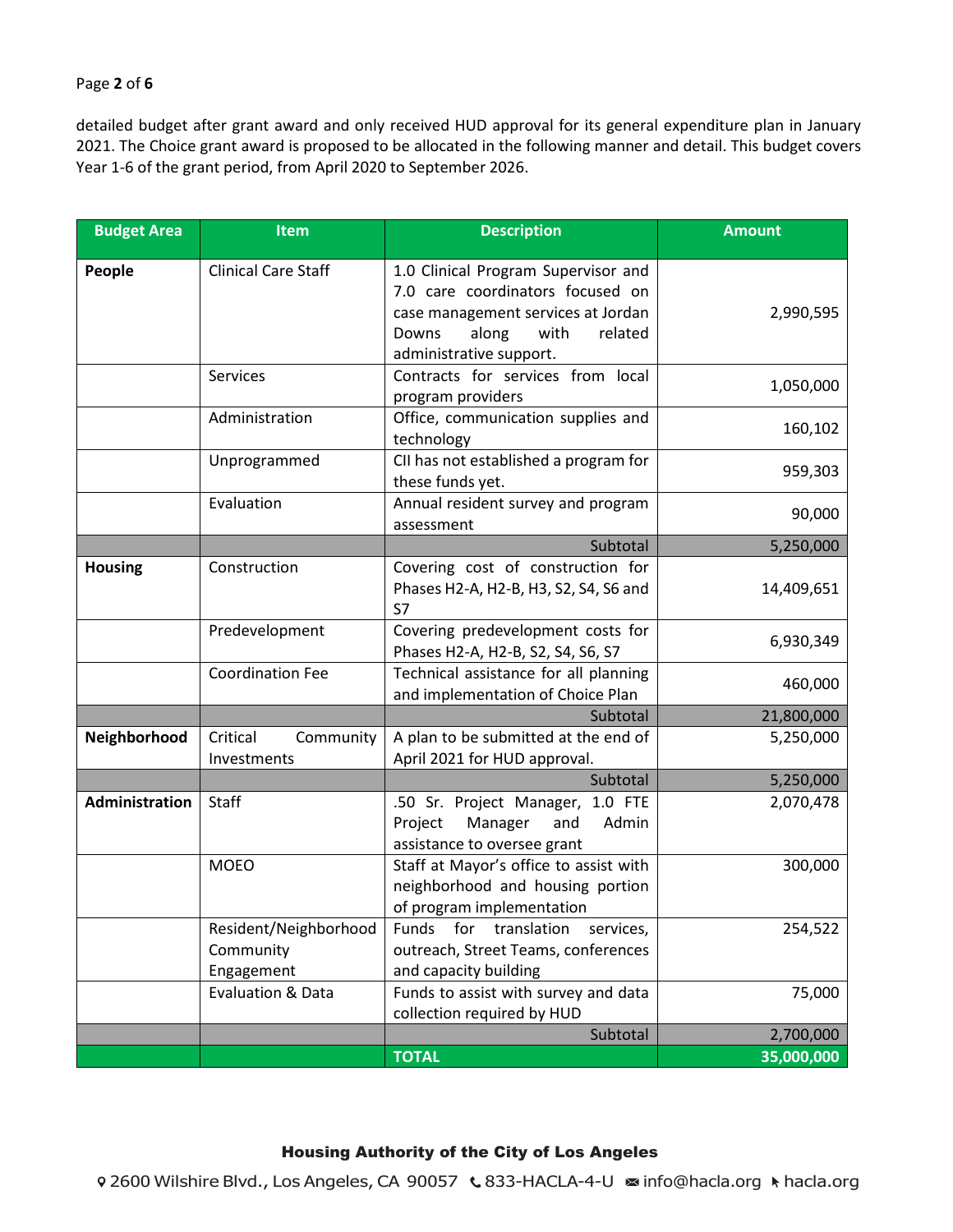### Page **3** of **6**

**Staffing** for the administrative backbone to the Choice effort is housed in the Strategic Initiatives Bureau at HACLA and will utilize the project management positions already serving to administer the Strategic Growth Council's Transformative Climate Communities grant, our Innovation and Data group headed up by Jill Noland to manage data integration as well as staff in the Development Services department who are already engaged in the implementation of the Housing Plan. The funds from Choice will assist in supporting this backbone, however, the ceiling on administrative funding from the grant does not support the entire cost of administration. HACLA originally committed to a \$1.5 million cash match to the Choice funding to gap finance this significant administrative and engagement effort. It is likely that additional match will be required to continue administration through the life of the grant and HACLA is actively looking for grant funds to further our efforts.

# **Watts Rising Program Plans**

The Choice Program divides its investments into three areas: *Housing, People and Neighborhood*. The Housing and People Plan must be focused on the redevelopment of the selected public housing site. In the case of the Watts Rising Choice grant, the public housing site is Jordan Downs. HACLA's **Housing Plan** for Jordan Downs, which includes the build out of 1,569 units of new housing, including 150 units of homeownership has been approved by HUD and HUD will be issuing its first construction loan of \$1 million to Phase S2 and its first predevelopment loans to Phase H2-B (\$2 million) and H2-A (\$1,547,132) in the first quarter of 2021. The People and Neighborhood Plans are still being put together and are due to HUD on May 23, 2021 and April 23, 2021, respectively. Our Housing lead partners include BRIDGE Housing and The Michaels Organization, who together make up Jordan Downs Community Partnership.

In order to best inform our plans, the Choice Program requires significant community engagement, including annual surveys of Jordan Downs residents to inform the People Plan and neighborhood engagement though surveys and outreach tools to inform the Neighborhood Plan. Choice is a **data-informed approach** to placemaking and HACLA is required to submit quarterly data and narrative reports as well as an annual report every April. Those quarterly data reports have over 80 data points for People, Neighborhood and Housing that must be reported and the annual report has significantly more. The data will be used by the Choice team and Watts Rising to ensure projects are on track, determine effectiveness of interventions and encourage conversation about what choices we are making in our program and determine when change of approach might be necessary or more effective. HACLA has organized and runs a *Data Working Group* made up of the Choice leads. The Data Working Group just completed its first survey of Jordan residents during the months of December, January and February. The survey reached over 60% of resident households at Jordan Downs and the data collected will be used to inform the People Plan for service interventions and approach.

#### **People Plan**

Choice requires the selection of a lead agency for each program plan and the **Children's Institute, Inc. (CII)** agreed to partner with HACLA as the lead for Watts Risings People Plan in the Choice application. CII has established over \$15 million in leveraged resources that it will provide to Jordan Downs through mental health, wellness and recreational services on top of the \$5.25 million received from HUD during the life of the grant. CII has already activated their work on site at Jordan Downs with new case managers who are connecting with families on the public housing site to offer light service coordination or deep case management for adults and children. CII is also working with HACLA on a plan to reinvigorate recreational and family-oriented services at the gym facility through its own staff and partner organizations. They are currently kicking off a virtual soccer program and have close to 30 youth at Jordan signed up to participate and are offering virtual self-care and parenting classes for adults. Given that students in Los Angeles have participated in nearly a year of remote learning, CII has also started planning for a summer enrichment activity to minimize summer slide, reengage students and families around education and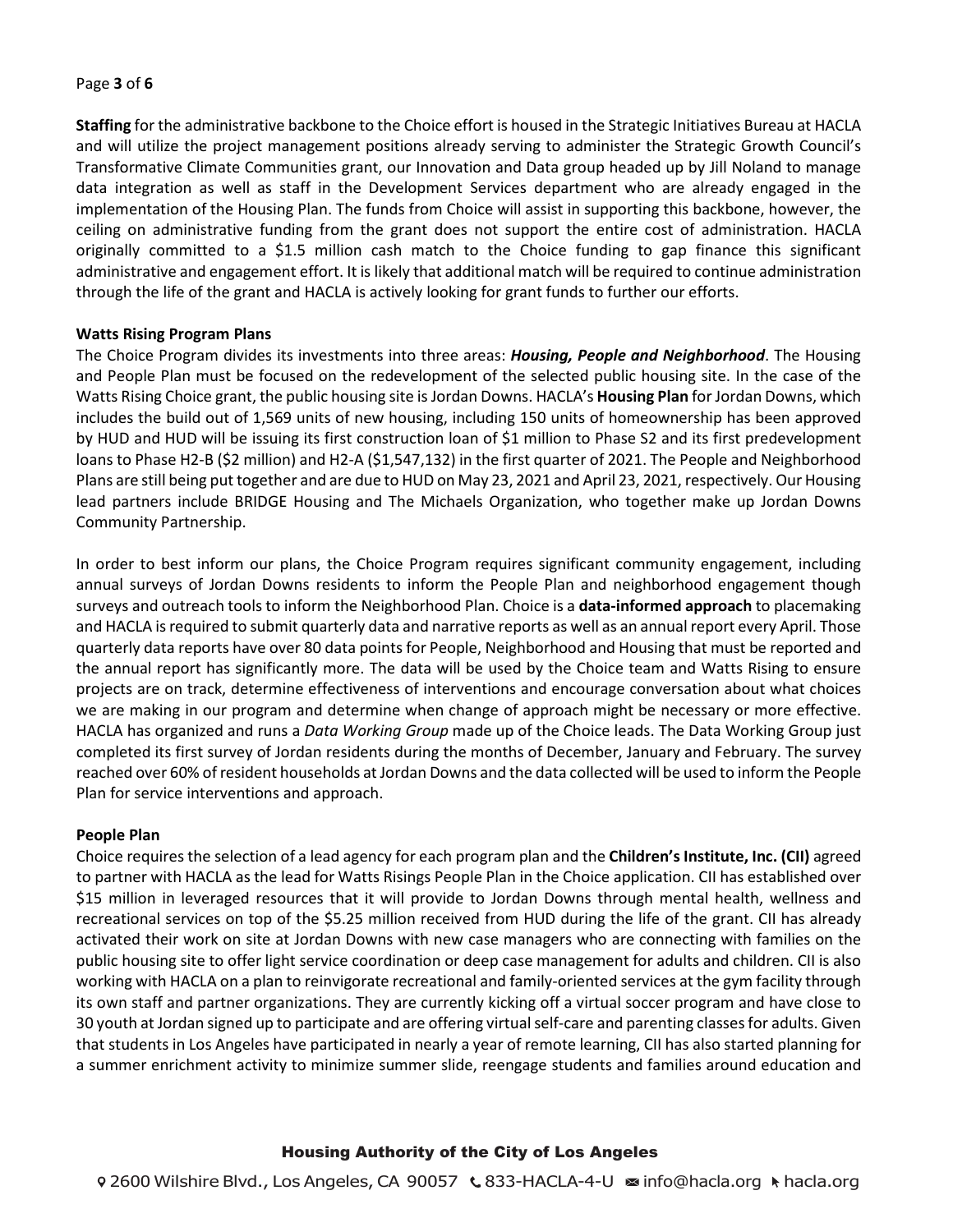### Page **4** of **6**

community social action, support parent engagement, and provide intergenerational mentoring through the Children's Defense Fund (CDF) Freedom School model. It is a six-week literacy program, that will be coupled with STEAM and sports activities. This summer program will be supported with CNI funding.

CII has established a *Service Coordination Working Group* with Better Tomorrows and El Nido, who are the service coordination organizations selected by BRIDGE and The Michaels Organization. All service coordinators will be using the same intake and evaluation forms and cross-referring clients to ensure at Jordan Downs there is no wrong door and all residents have access to the same level of service and care. In addition to the service coordination care team, CII will coordinate with specialized service providers to engage in education, health and economic well-being initiatives on site at Jordan; building off the work that is already being engaged in job placement and training through Jordan Downs Forward partners and education initiatives like College Track, Five Keys Charter School and the Metro Boys and Girls Club. There are 20 partners currently identified. Since May 2020, CII and HACLA have hosted seven convenings of our partners to discuss programs and strategies in the focus areas of health, education and youth development, and economic well-being (May 6; October 14, 15, and 16; November 12 and 16, and December 16). These meetings allowed the providers to share with each other more about their own services and approach to serving Jordan residents, discuss opportunities for collaboration, and share best practices for resident outreach and education about services.

In order to best serve residents, CII and HACLA know it is critical to engage residents and understand their needs. Since December 2020, a series of six resident engagement meetings have been hosted to enable residents to dialogue directly with service providers to share specific interests, needs, real barriers, and other concerns. Three more meetings are being planned for April 2021, including a meeting just for youth, and discussion will be divided into three programmatic areas: health, education and economic well-being. The meetings have been wellattended by 20-50 active participant providers and residents of Jordan Downs each time who were engaged in active discussion, poll questions and chat.

Lastly, Martin Luther King Jr. Hospital received a \$1 million grant to coordinate health-specific services at Jordan Downs during the Choice grant period. Those services have kicked off with mobile flu and COVID vaccination units and the initiation of a *Promotora Program* (Health Promoter Program) at Jordan Downs. Ten Jordan Downs residents have attended and completed the first training series in February/March to become Community Promotoras and will receive stipends to provide community health awareness and peer support to other residents at Jordan. Throughout the grant period, Martin Luther King Jr. Hospital intends to support additional cohorts of Health Promoters and train them through a curriculum that can lead to future jobs in the health industry.

#### **Neighborhood Plan**

In the Watts Rising Choice application, the City, through its Mayor's Office of Economic Opportunity (MOEO), acts as the lead for the Neighborhood Plan in collaboration with the Watts Rising team within HACLA. The Choice grant offers up to \$5.25 million in funding for neighborhood improvements and was leveraged by over \$5 million in local Community Development Block Grant (CDBG) funds committed by the City of Los Angeles, for a total budget of \$10,585,886 in funding for Critical Community Improvements (CCI) supporting fourteen (14) project types selected by the community of Watts during the Choice application process. Since grant award, MOEO and HACLA have been actively engaging all Neighborhood project partners via discussions and technical assistance sessions to help them to develop preliminary project plans. These plans, which include more detailed information about project goals, scope, costs, and anticipated outcomes are being used by MOEO and HACLA to determine the appropriate funding source(s) for each effort given HUD Choice and City of Los Angeles CDBG guidelines. MOEO and HACLA are currently in the process of reviewing each project to determine the final slate of proposed CCI projects to be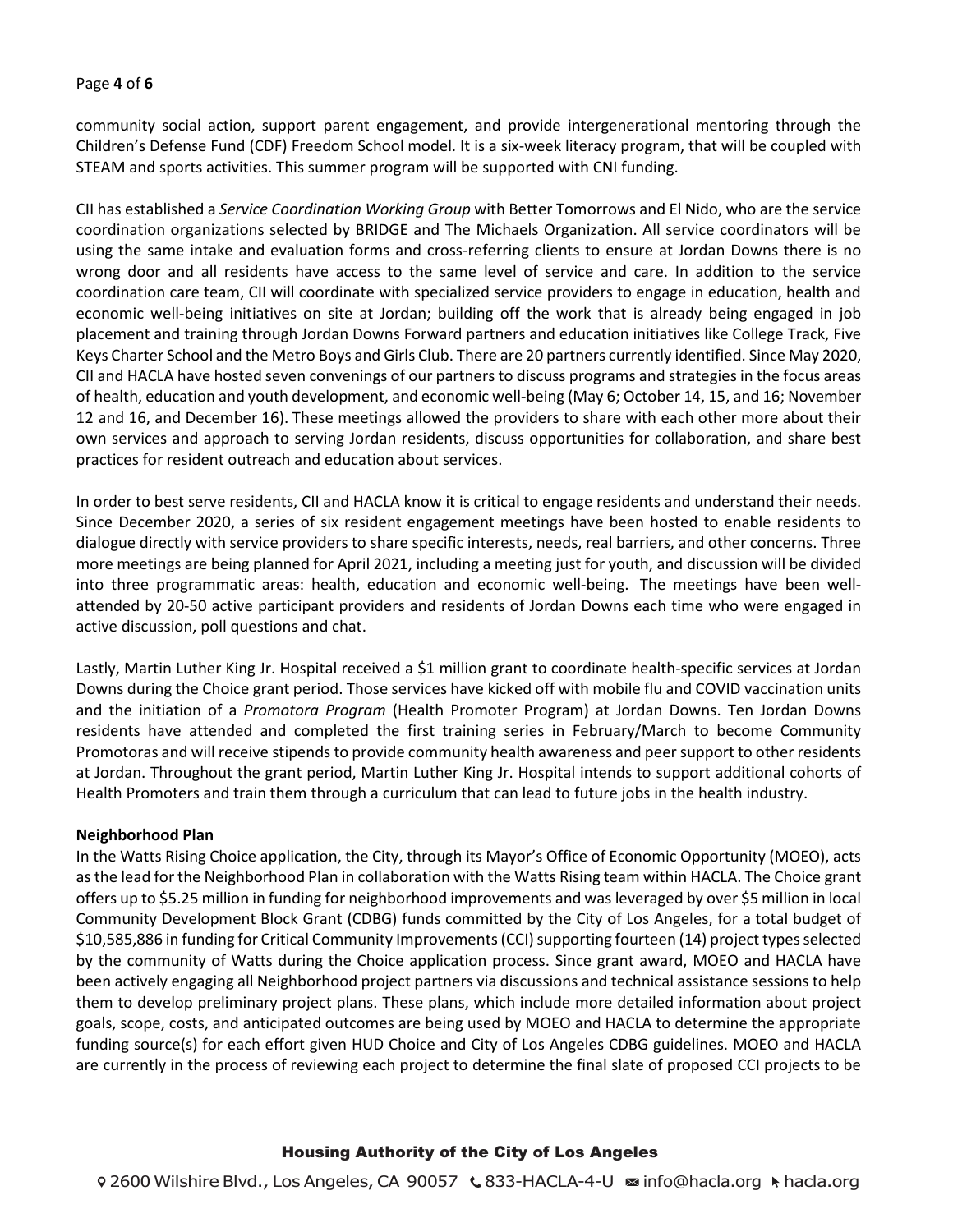### Page **5** of **6**

included in our Plan and are on track to submit our Final CCI Plan to HUD by April 23, 2021.

To advance progress on Neighborhood projects, MOEO and HACLA worked with four (4) neighborhood partners to submit CDBG applications for project funding in November 2020: Greening Watts, ThinkWatts HQ, Morning Star MBC Outdoor Sports Complex, and the Watts Empowerment Center Music and Film Studio. These four projects were selected to move forward with CDBG funding due to their readiness to proceed and time sensitivity of their project and other committed funding sources. CDBG funding for these projects is slated to be awarded in summer 2021 and distributed on or around August/September 2021. If the four projects are approved, one-fifth of the City's total local match commitment will have been met. Status of these projects is as follows:

- **Greening Watts,** planting 1,000 trees in Watts, is "shovel ready" to begin implementation because it is part of the existing Watts Rising Transformative Climate Communities (TCC) grant suite of operational projects. Greening Watts has an already-established structure and design via TCC, which allows us to expand our existing urban forestry work upon award of CDBG funding.
- The **ThinkWatts HQ** team lead is currently refining architectural renderings for the tenant improvements that are set to begin in the first quarter of 2021. They are also finalizing the project business and operational plan, which will govern implementation of the business training and "Makerspace" curriculum to be provided to Watts residents. Unlike the other projects submitted for CDBG funding set to disburse in fall of 2021, MOEO compiled supplemental application materials for ThinkWatts HQ to be considered for CDBG COVID-19 Recovery dollars. This is a separate and specialized funding pool with expedited timing to address the economic devastation caused by COVID-19. If approved for COVID-19 Recovery dollars, funds for ThinkWatts HQ will be disbursed in the second quarter of 2021.
- **Morning Star Missionary Baptist Church** proposes to build a multi-purpose sports court and has begun development of the scope of services and related costs, by soliciting estimates from prospective vendors for the development of the Sports Court.
- The **Watts Empowerment Center Music and Film Studio** project team has begun fleshing out the scope of services and related costs including soliciting cost estimates from prospective vendors. They have also continued to engage and serve the youth that will participate in this program, as well as ongoing relationship cultivation with entertainment industry partners who will also be supporting the project.

HACLA and MOEO held multiple meetings with CCI and leverage project partners to describe next steps in the process and get their input on the best approach for the Neighborhood Plan. With the assistance of HUD, HACLA also held multiple technical assistance and information sharing meetings with partners and specific project types that have been funded through previous Choice rounds. Those meet-and-greet meetings included talking to CommonWealth Kitchen in Boston and the Milam Street Kitchen Incubator and Community Kitchen (MS-KICK) in Shreveport with our partner in the MudTown Farm Commercial Kitchen Project; the Urban Redevelopment Authority of Pittsburgh about their Choice Neighborhood Homeowner Assistance Program (CHAP); and the Wisconsin Women's Business Initiative Corporation's (WWBIC) Small Business Revolving Loan Fund with our partner in the MicroLoan Program.

HACLA and MOEO created a long-form application or Request for Information (RFI) for all partner projects not requesting the next round of CDBG funding so we could better assess the project readiness, funding approach and partners for inclusion in the Neighborhood Plan. The RFI's were provided to partners in October 2020 and were received back for evaluation between November 2020 through January 2021. HACLA and MOEO have split of management of these projects and partners and are currently providing each partner with feedback on their RFI's